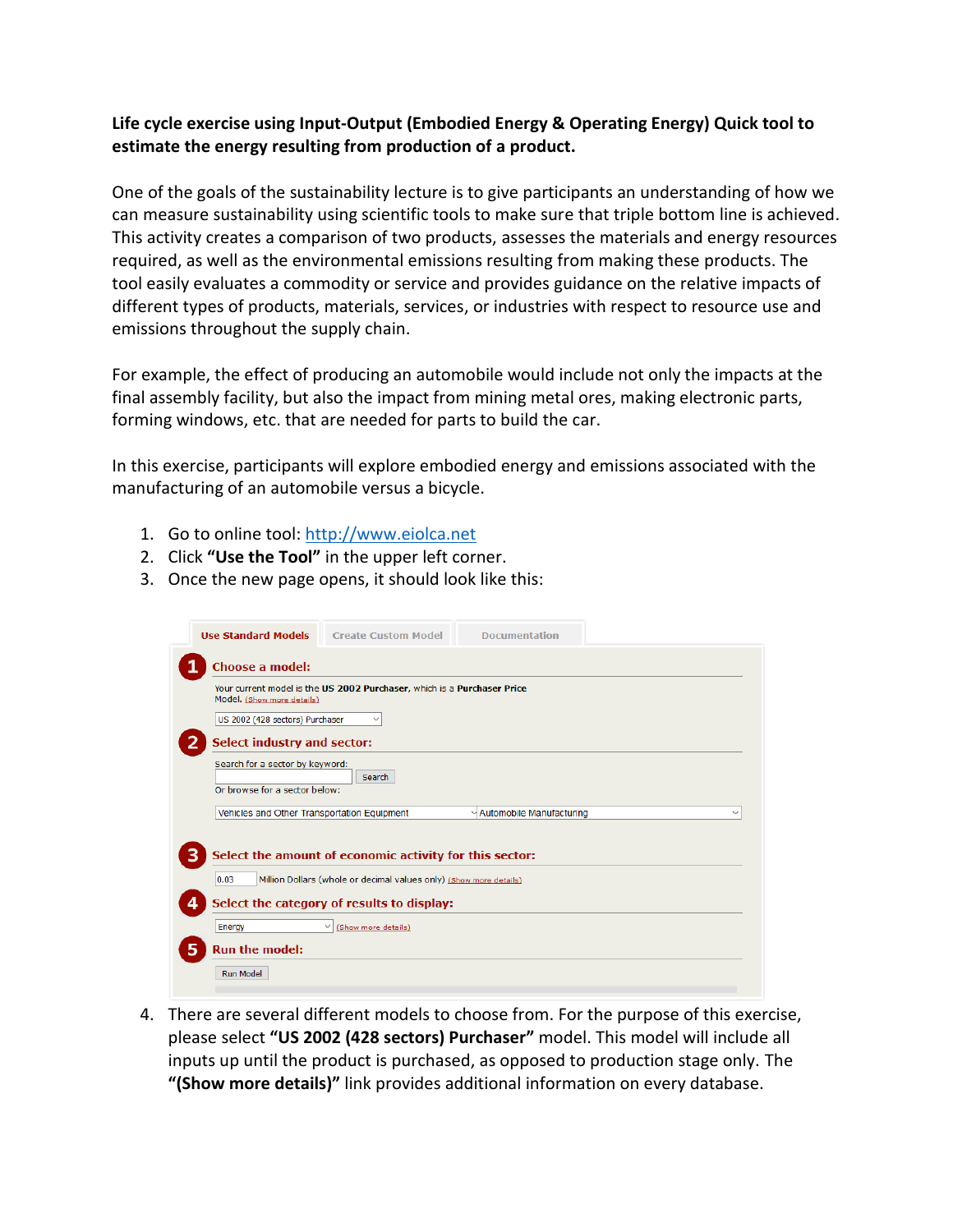- 5. Now, please select the **"Vehicles and Other Transportation Equipment"** sector and **"Automobile Manufacturing"** in detailed sector.
- 6. Your car will be worth \$30,000, which corresponds to 0.03 million dollars.
- 7. And finally, please select **"Energy"** in the category of results to display and **"Run"** the model.

| Sector #336111: Automobile Manufacturing<br>Economic Activity: \$0.03 Million Dollars<br><b>Displaying: Energy</b><br><b>Number of Sectors: Top 10</b><br>Change Inputs   (Click here to view greenhouse gases, air pollutants, etc) |  |                                                         | Documentation:<br>The sectors of the economy used in this model.<br>The environmental, energy, and other data used and their sources,<br>Frequently asked questions about EIO-LCA. |                                                             |                  |                  |               |                                                |  |
|--------------------------------------------------------------------------------------------------------------------------------------------------------------------------------------------------------------------------------------|--|---------------------------------------------------------|------------------------------------------------------------------------------------------------------------------------------------------------------------------------------------|-------------------------------------------------------------|------------------|------------------|---------------|------------------------------------------------|--|
|                                                                                                                                                                                                                                      |  |                                                         |                                                                                                                                                                                    | This sector list was contributed by Green Design Institute. |                  |                  |               |                                                |  |
|                                                                                                                                                                                                                                      |  | <b>Sector</b>                                           | <b>Total Energy</b><br>TJ                                                                                                                                                          | тJ                                                          | TJ               | TJ               | TJ.           | Coal NatGas Petrol Bio/Waste NonFossElec<br>TJ |  |
|                                                                                                                                                                                                                                      |  | <b>Total for all sectors</b>                            | 0.218                                                                                                                                                                              |                                                             | $0.065$ $0.063$  | $0.044$ $0.010$  |               | 0.036                                          |  |
|                                                                                                                                                                                                                                      |  | 221100 Power generation and supply                      | 0.060                                                                                                                                                                              |                                                             | $0.044$ 0.013    |                  | $0.002$ 0.000 | 0.001                                          |  |
|                                                                                                                                                                                                                                      |  | 331110 Tron and steel mills                             | 0.026                                                                                                                                                                              |                                                             | $0.016$ 0.007    | $0.000 \, 0.000$ |               | 0.003                                          |  |
|                                                                                                                                                                                                                                      |  | 484000 Truck transportation                             | 0.013                                                                                                                                                                              |                                                             | 0.000   0.000    |                  | $0.013$ 0.000 | 0.000                                          |  |
| 336111 Automobile Manufacturing                                                                                                                                                                                                      |  | 336300 Motor vehicle parts manufacturing                | 0.010                                                                                                                                                                              |                                                             | $0.000$ 0.004    | 0.000 0.000      |               | 0.005                                          |  |
|                                                                                                                                                                                                                                      |  |                                                         | 0.008                                                                                                                                                                              |                                                             | 0.000   0.004    |                  | 0.000   0.000 | 0.003                                          |  |
|                                                                                                                                                                                                                                      |  | 4A0000 Retail trade                                     | 0.006                                                                                                                                                                              |                                                             | $0.000$ 0.000    | $0.001$ 0.000    |               | 0.004                                          |  |
|                                                                                                                                                                                                                                      |  | 325190 Other basic organic chemical manufacturing 0.006 |                                                                                                                                                                                    |                                                             | $0.000 \, 0.002$ | $0.000$ 0.002    |               | 0.000                                          |  |
|                                                                                                                                                                                                                                      |  | 482000 Rail transportation                              | 0.006                                                                                                                                                                              |                                                             | 0.000 0.000      |                  | $0.006$ 0.000 | 0.000                                          |  |
|                                                                                                                                                                                                                                      |  | 324110 Petroleum refineries                             | 0.005                                                                                                                                                                              |                                                             | $0.000$ $0.001$  | $0.004$ 0.000    |               | 0.000                                          |  |
|                                                                                                                                                                                                                                      |  | 420000 Wholesale trade                                  | 0.005                                                                                                                                                                              |                                                             | $0.000$ 0.000    | $0.003$ 0.000    |               | 0.001                                          |  |
|                                                                                                                                                                                                                                      |  | Download A                                              | 科                                                                                                                                                                                  | <b>View Graph</b>                                           |                  |                  |               |                                                |  |

- 8. The results are shown in the table. To produce the car worth \$30,000 and to sell it to the purchaser, 0.218 of total energy (TJ) is used. This energy comes from coal (0.065TJ), Natural gas (0.063TJ), Petroleum (0.044TJ), Bio waste (0.010TJ) and Electric (0.036TJ).
- 9. In column Sector, the total energy is broken down into sectors.
- 10. Now, please **"Change the Input"** (upper left corner) to **"Greenhouse gas".**
- 11. Record the results.
- 12. Please repeat the analysis for the bicycle.
- 13. Please select the **"Vehicles and Other Transportation Equipment"** sector and **"Motorcycle, bicycle and parts manufacturing"** in detailed sector.
- 14. Your bicycle is worth \$200, which corresponds to \$0.002 million dollars
- 15. And finally, please select **"Energy"** in the category of results to display and **"Run"** the model.